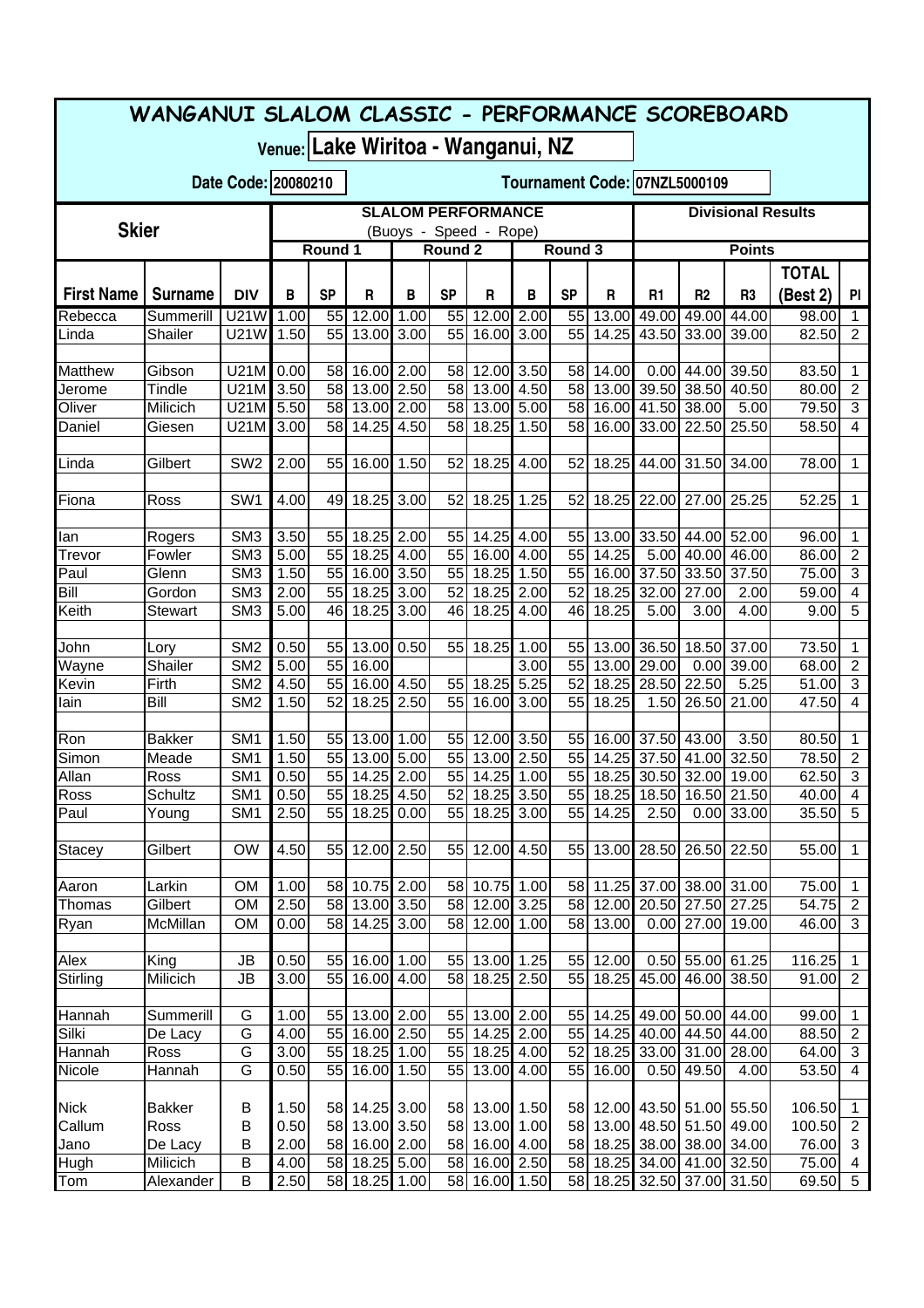| WANGANUI SLALOM CLASSIC - CLASSIC POINTS SCOREBOARD  |                     |                              |                        |                                                    |                |              |           |                          |      |           |                |                  |                |                |              |                |
|------------------------------------------------------|---------------------|------------------------------|------------------------|----------------------------------------------------|----------------|--------------|-----------|--------------------------|------|-----------|----------------|------------------|----------------|----------------|--------------|----------------|
| Venue: Lake Wiritoa - Wanganui, NZ                   |                     |                              |                        |                                                    |                |              |           |                          |      |           |                |                  |                |                |              |                |
| Date Code: 20080210<br>Tournament Code: 07NZL5000109 |                     |                              |                        |                                                    |                |              |           |                          |      |           |                |                  |                |                |              |                |
|                                                      |                     |                              |                        | <b>Classic Points</b><br><b>SLALOM PERFORMANCE</b> |                |              |           |                          |      |           |                |                  |                |                |              |                |
| <b>Skier</b>                                         |                     |                              | (Buoys - Speed - Rope) |                                                    |                |              |           |                          |      |           |                |                  |                |                |              |                |
| <b>First Name</b>                                    | <b>Surname</b>      | <b>DIV</b>                   | B                      | <b>SP</b>                                          | R              | B            | <b>SP</b> | $\mathsf{R}$             | B    | <b>SP</b> | R              | R <sub>1</sub>   | R <sub>2</sub> | R <sub>3</sub> | <b>TOTAL</b> | PI             |
| Rebecca                                              | Summerill           | U21W                         | 1.00                   | 55                                                 | 12.00          | 1.00         | 55        | 12.00 2.00               |      | 55        | 13.00          | 1690             | 1690           | 1517           | 4897         | 1              |
| Linda                                                | Shailer             | <b>U21W</b>                  | 1.50                   | 55                                                 | 13.00          | 3.00         | 55        | 16.00 3.00               |      | 55        | 14.25          | 1500             | 1138           | 1345           | 3983         | $\overline{2}$ |
| <b>Nick</b>                                          | <b>Bakker</b>       | B                            | 1.50                   | 58                                                 | 14.25          | 3.00         | 58        | 13.00 1.50               |      | 58        | 12.00          | 821              | 962            | 1047           | 2830         | 3              |
| Jerome                                               | Tindle              | U21M                         | 3.50                   | 58                                                 | 13.00          | 2.50         | 58        | 13.00 4.50               |      | 58        | 13.00          | 940              | 917            | 964            | 2821         | 4              |
| Callum                                               | Ross                | B                            | 0.50                   | 58                                                 | 13.00          | 3.50         | 58        | 13.00 1.00               |      | 58        | 13.00          | 915              | 972            | 925            | 2811         | 5              |
| Linda                                                | Gilbert             | SW <sub>2</sub>              | 2.00                   | 55                                                 | 16.00          | 1.50         | 52        | 18.25 4.00               |      | 52        | 18.25          | 1128             | 808            | 872            | 2808         | 6              |
| Aaron                                                | Larkin              | <b>OM</b><br>SM <sub>3</sub> | 1.00<br>3.50           | 58<br>55                                           | 10.75<br>18.25 | 2.00<br>2.00 | 58<br>55  | 10.75 1.00<br>14.25 4.00 |      | 58<br>55  | 11.25<br>13.00 | 974<br>713       | 1000<br>936    | 816<br>1106    | 2789<br>2755 | 7<br>8         |
| lan<br>Hannah                                        | Rogers<br>Summerill | G                            | 1.00                   | 55                                                 | 13.00          | 2.00         | 55        | 13.00 2.00               |      | 55        | 14.25          | 925              | 943            | 830            | 2698         | 9              |
| Fiona                                                | Ross                | SW <sub>1</sub>              | 4.00                   | 49                                                 | 18.25          | 3.00         | 52        | 18.25 1.25               |      | 52        | 18.25          | 786              | 964            | 902            | 2652         | 10             |
| Stirling                                             | Milicich            | <b>JB</b>                    | 3.00                   | 55                                                 | 16.00          | 4.00         | 58        | 18.25 2.50               |      | 55        | 18.25          | 900              | 920            | 770            | 2590         | 11             |
| Simon                                                | Meade               | SM <sub>1</sub>              | 1.50                   | 55                                                 | 13.00          | 5.00         | 55        | 13.00 2.50               |      | 55        | 14.25          | 852              | 932            | 739            | 2523         | 12             |
| <b>Stacey</b>                                        | Gilbert             | <b>OW</b>                    | 4.50                   | 55                                                 | 12.00          | 2.50         | 55        | 12.00 4.50               |      | 55        | 13.00          | 919              | 855            | 726            | 2500         | 13             |
| Silki                                                | De Lacy             | G                            | 4.00                   | 55                                                 | 16.00          | 2.50         | 55        | 14.25 2.00               |      | 55        | 14.25          | 755              | 840            | 830            | 2425         | 14             |
| Alex                                                 | King                | <b>JB</b>                    | 0.50                   | 55                                                 | 16.00          | 1.00         | 55        | 13.00 1.25               |      | 55        | 12.00          | 10               | 1100           | 1225           | 2335         | 15             |
| Paul                                                 | Glenn               | SM <sub>3</sub>              | 1.50                   | 55                                                 | 16.00          | 3.50         | 55        | 18.25 1.50               |      | 55        | 16.00          | 798              | 713            | 798            | 2309         | 16             |
| John                                                 | Lory                | SM <sub>2</sub>              | 0.50                   | 55                                                 | 13.00          | 0.50         | 55        | 18.25 1.00               |      | 55        | 13.00          | 869              | 440            | 881            | 2190         | 17             |
| Jano                                                 | De Lacy             | B                            | 2.00                   | 58                                                 | 16.00          | 2.00         | 58        | 16.00 4.00               |      | 58        | 18.25          | 717              | 717            | 642            | 2075         | 18             |
| Hugh                                                 | Milicich            | B                            | 4.00                   | 58                                                 | 18.25          | 5.00         | 58        | 16.00 2.50               |      | 58        | 18.25          | 642              | 774            | 613            | 2028         | 19             |
| Oliver                                               | Milicich            | U21M                         | 5.50                   | 58                                                 | 13.00          | 2.00         | 58        | 13.00 5.00               |      | 58        | 16.00          | 988              | 905            | 119            | 2012         | 20             |
| Matthew                                              | Gibson              | U21M                         | 0.00                   | 58                                                 | 16.00          | 2.00         | 58<br>58  | 12.00 3.50               |      | 58        | 14.00          | 0                | 1048           | 940            | 1988         | 21             |
| Thomas<br>Trevor                                     | Gilbert<br>Fowler   | <b>OM</b><br>SM <sub>3</sub> | 2.50<br>5.00           | 58<br>55                                           | 13.00<br>18.25 | 3.50<br>4.00 | 55        | 12.00 3.25<br>16.00 4.00 |      | 58<br>55  | 12.00<br>14.25 | 539<br>106       | 724<br>851     | 717<br>979     | 1980<br>1936 | 22<br>23       |
| Daniel                                               | Giesen              | U21M                         | 3.00                   | 58                                                 | 14.25          | 4.50         | 58        | 18.25                    | 1.50 | 58        | 16.00          | 786              | 536            | 607            | 1929         | 24             |
| Ron                                                  | <b>Bakker</b>       | SM <sub>1</sub>              | 1.50                   | 55                                                 | 13.00          | 1.00         | 55        | 12.00 3.50               |      | 55        | 16.00          | 852              | 977            | 80             | 1909         | 25             |
| Tom                                                  | Alexander           | B                            | 2.50                   | 58                                                 | 18.25          | 1.00         | 58        | 16.00 1.50               |      | 58        | 18.25          | 613              | 698            | 594            | 1906         | 26             |
| Allan                                                | Ross                | SM <sub>1</sub>              | 0.50                   |                                                    | 55 14.25 2.00  |              | 55        | 14.25 1.00               |      |           | 55 18.25       | 693              | 727            | 432            | $1852$ 27    |                |
| Hannah                                               | Ross                | G                            | 3.00                   |                                                    | 55 18.25 1.00  |              |           | 55 18.25 4.00            |      |           | 52 18.25       | 623              | 585            | 528            | 1736 28      |                |
| Wayne                                                | Shailer             | SM <sub>2</sub>              | 5.00                   |                                                    | 55 16.00 0.00  |              | 52        | 18.25 3.00               |      |           | 55 13.00       | 690              | $\overline{0}$ | 929            | 1619 29      |                |
| Kevin                                                | Firth               | SM <sub>2</sub>              | 4.50                   |                                                    | 55 16.00 4.50  |              |           | 55 18.25 5.25            |      |           | 52 18.25       | 679              | 536            | 125            | 1339 30      |                |
| <b>Bill</b>                                          | Gordon              | SM <sub>3</sub>              | 2.00                   |                                                    | 55 18.25 3.00  |              | 52        | 18.25 2.00               |      |           | 52 18.25       | 681              | 574            | 43             | 1298 31      |                |
| <b>Ross</b>                                          | Schultz             | SM <sub>1</sub>              | 0.50                   |                                                    | 55 18.25 4.50  |              | 52        | 18.25 3.50               |      |           | 55 18.25       | 420              | 375            | 489            | 1284 32      |                |
| Ryan                                                 | McMillan            | OM                           | 0.00                   |                                                    | 58 14.25 3.00  |              | 58        | 12.00 1.00               |      |           | 58 13.00       | $\overline{0}$   | 711            | 500            | 1211 33      |                |
| lain                                                 | Bill                | SM <sub>2</sub>              | 1.50                   |                                                    | 52 18.25 2.50  |              |           | 55 16.00 3.00            |      |           | 55 18.25       | 36               | 631            | 500            | 1167 34      |                |
| Nicole                                               | Hannah              | G                            | 0.50                   |                                                    | 55 16.00 1.50  |              |           | 55 13.00 4.00            |      |           | 55 16.00       | $\boldsymbol{9}$ | 934            | 75             | 1019 35      |                |
| Paul                                                 | Young               | SM <sub>1</sub>              | 2.50                   |                                                    | 55 18.25 0.00  |              |           | 55 18.25 3.00            |      |           | 55 14.25       | 57               | $\pmb{0}$      | 750            | 807 36       |                |
| Keith                                                | Stewart             | SM <sub>3</sub>              | 5.00                   |                                                    | 46 18.25 3.00  |              |           | 46 18.25 4.00            |      |           | 46 18.25       | 106              | 64             | 85             | 255 37       |                |

## 2008 base performaces for 'Classic' points calculation:

| Div       | в | <b>SP</b> | R     | <b>Pts</b> | <b>Div</b>      | в | SP | RI    | Pts |
|-----------|---|-----------|-------|------------|-----------------|---|----|-------|-----|
| в         | 5 | 58        | 13.00 | 53         | SM <sub>1</sub> | 2 | 55 | 12.00 | 44  |
| G         | 5 | 55        | 13.00 | 53         | SM <sub>2</sub> | 6 | 55 | 13.00 | 42  |
| JB        | 2 | 55        | 14.25 | 50         | SM <sub>3</sub> | 5 | 55 | 14.25 | 47  |
| <b>JG</b> | 4 | 52        | 16.00 | 46         | SM4             | 5 | 52 | 18.25 | 35  |
| М         | 4 | 58        | 13.00 | 46         | SW <sub>1</sub> | 4 | 52 | 18.25 | 28  |
| <b>OM</b> | 2 | 58        | 10.75 | 38         | SW <sub>2</sub> | 3 | 55 | 18.25 | 39  |
| <b>OW</b> | 1 | 55        | 11.25 | 31         | <b>U21M</b>     | 6 | 58 | 13.00 | 42  |
| W         | 2 | 55        | 16.00 | 32         | U21W            | 5 | 55 | 18.25 | 29  |